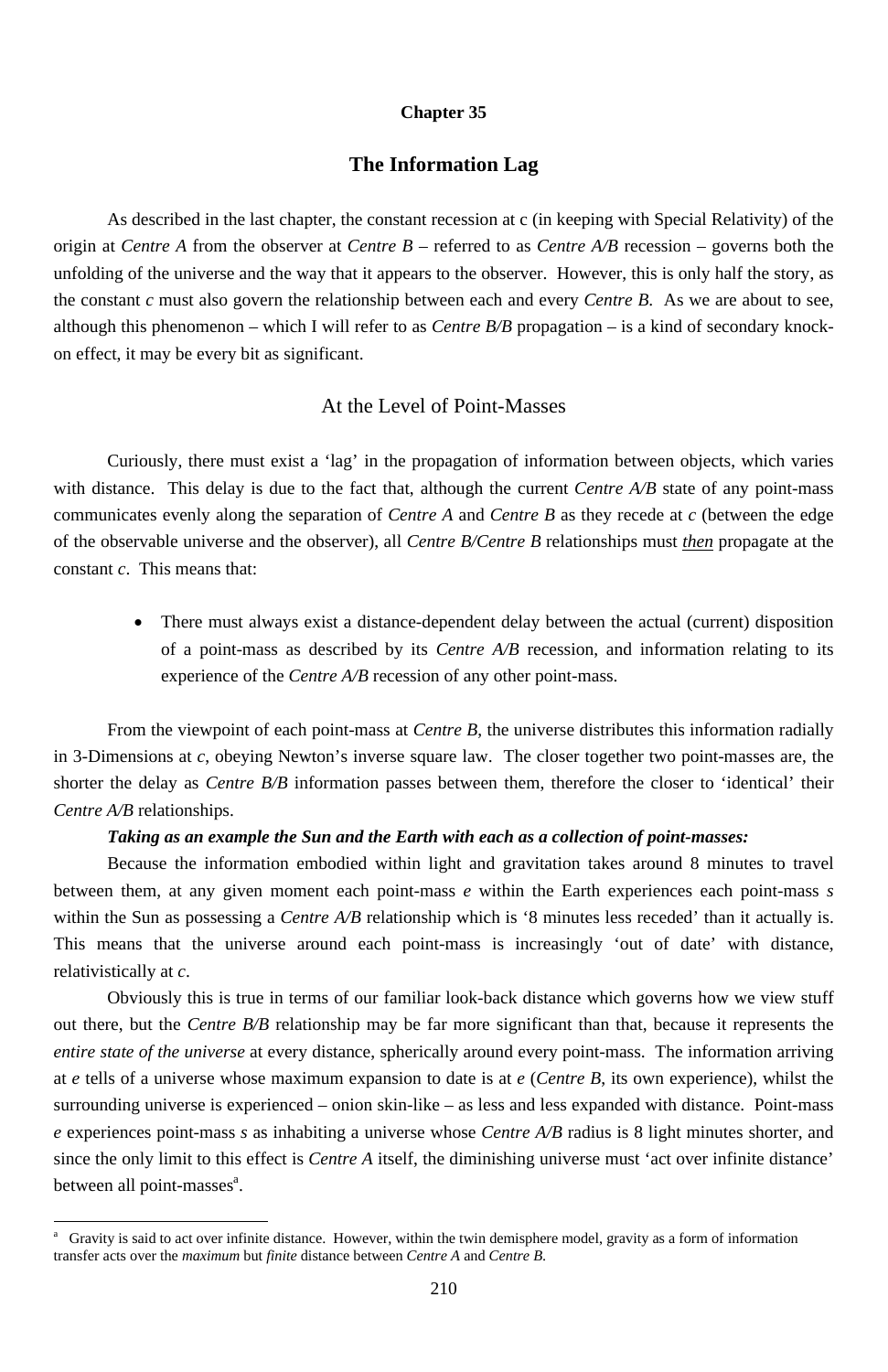211

# At the Level of Objects

Scaling this up – by which I mean multiplying up the point-masses within each body – this infinitesimal discrepancy becomes significant as an emergent phenomenon throughout the wider universe in accordance with the principle described, here in relation to atoms, by physicist Raphael Bousso,

> *'There are statistical laws that govern how very large numbers of atoms behave, so even though things look like they get incredibly complicated, they start simplifying again when you get to really large numbers.'* <sup>a</sup>

At the macro-level of celestial objects, the Earth always thinks the universe according to the Sun is smaller than it is, and vice versa, by the amount that the universe expands in 8 minutes, because each experiences the other as part of a universe that is 8 minutes less expanded. I believe that this *Centre B/B* experience of the dissemination of information relating to *Centre A/B* relationships may already be enshrined within Special and General Relativity as follows:

- 1) The point-mass is subject to Special Relativity, which describes the observer's *Centre A/B* relationship, and
- 2) The point-mass is also subject to General Relativity, which describes the propagation of changes in *Centre A/B* relationships throughout the universe as they effect changes in individual *Centre B/B* relationships.

# Universe-Wide

From this, it is a short leap to the notion that this – the propagation throughout the universe at *c* of *Centre B/B* information regarding *Centre A/B* recession – is what *constitutes* the phenomenon of gravity. Newton framed no hypotheses… Einstein was similarly reticent. Dare we make this suggestion?.. Oh what the heck – let's go with it!

*So what is this thing that pulls massive objects together?* 

-

In the model, gravity does not originate at the level of objects, but is instead an attempt to draw *each and every* point-mass into the same location, in order to iron out the discrepancy of the information lag so that the *Centre A/B* experience of each corresponds *exactly* to the *Centre B/B* experience of both.

*Reflection…* This 'same location' goal is probably achieved within the black hole and as such may be expressive of the 'end of the universe' as discussed in Chapter 34. In this scenario, the reason that light is unable to escape the black hole is that all point masses within it share the same 'location experience' as the

The mechanism behind this universe-wide tendency to iron out the information lag and close the gap between all point-masses may be a mystery, requiring that we simply accept it on empirical grounds in the same way that we accept the attraction between charges or the value of the constants, or it may have something of an explanation – or at least a description – alluded to earlier, as follows:

a Raphael Bousso, *Thinking About the Universe on the Larger Scales*, from *The Universe*, Edited by John Brockman, Harper Perennial 2014, P301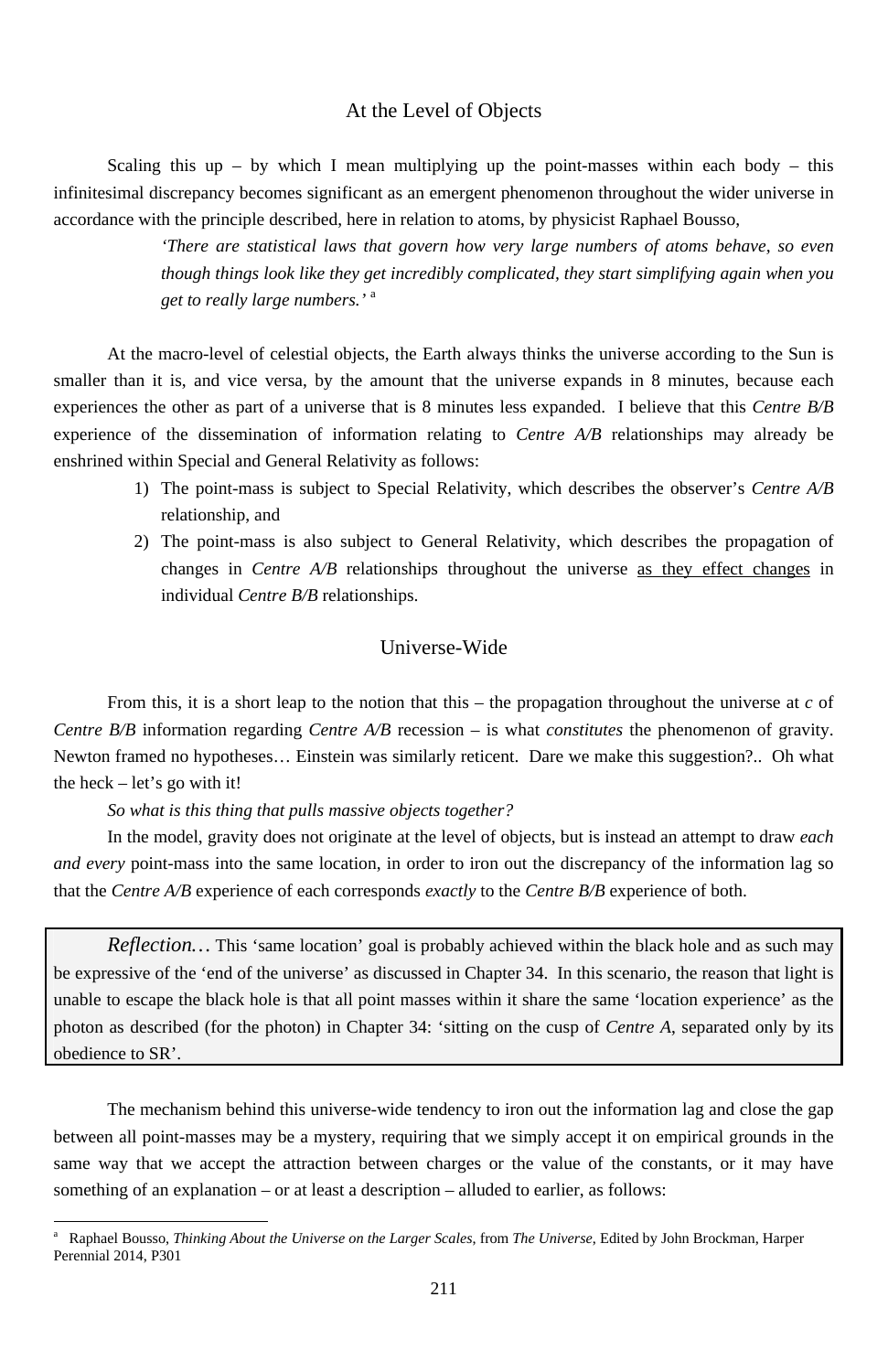Because all *Centre B/B* information received<sup>a</sup> is 'out of date' at c, the universe is experienced by each point-mass as less and less expanded with distance, and a massive object must therefore inhabit a universe in which other massive objects get 'smaller'<sup>b</sup> in all directions. As a result, the object exists within a 'delayed reaction' universe where it experiences itself as occupying more space than it experiences other o objects o occupyi ng. Because all *Centre B/B* information received<sup>a</sup> is 'out of date' at *c*, the universe is experienced by

Now, remember 'the matchbox and the room' from Chapter 19?

- Less truespace  $=$  the matchbox
- More truespace  $=$  the room

other object/point-mass as the matchbox. Throughout the universe, the matchbox is falling into the room. Every object/point-mass in the universe experiences itself as the room, whilst experiencing every



Object 1's experience of how expanded Object 2's universe is



Object 2's experience of how expanded Object 1's universe is

*Fig.1* This (greatly exaggerated) shows the way the universe appears for any two celestial objects of equal mass (bearing in mind that it is not the object *itself* which appears smaller, but the universe it occupies). Both objects comprise a close grouping of point-masses, each of which maintains its own *Centre A/B* relationship. Because of the close proximity of each object's pointmass grouping in comparison to the distance between Object 1 and Object 2, the *Centre B/B* information lag scales up to operate d<br>e<br>ce

2D surface area relative to the area of its shape as might be viewed from above, by borrowing 'extra' 2D 2D surface area relative to the area of its shape as might be viewed from above, by borrowing 'extra' 2D<br>from surrounding 3D. This phenomenon – which I dubbed the 'lettuce effect' – is referred to within General Reflection... Earlier, in Chapter 20, I described a process whereby a massive object in spac 'borrows' slices of 3D from its surrounding  $4D$  – analogous to the way that a lettuce leaf increases its actual

l

l

a Outwith a black hole.

b stand, scientists accept it is just space itself that expands, with gravity able to act somewhat independently. Whether or not the objects themselves get smaller, or it is just the space they occupy that is less expanded is unclear. As things

<sup>2</sup> 12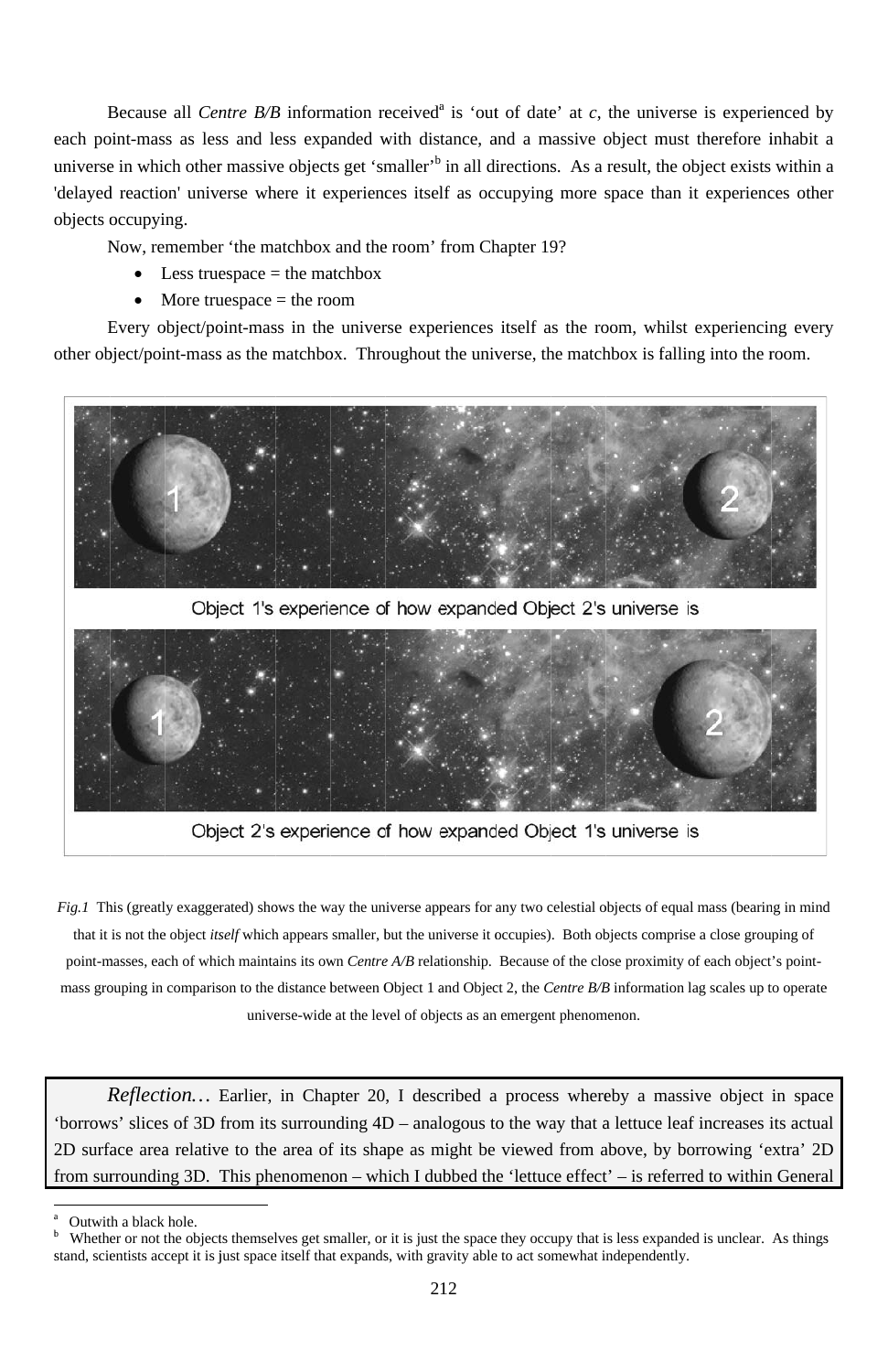213

Relativity as relativistic volume and generates the local shape of space-time curvature.

It is possible that this may be the exact same process as described here but considered from the reverse perspective. Instead of looking *out* at the universe *from* the object – or, more precisely, from the point-mass – as we are doing here, the process of borrowing and paying back slices of the dimension above ('lettuce effect') looks *from* the adjacent universe *into* the massive object, describing a way to consider the contours of space-time curvature in terms of simple *Flatland* geometry. In other words, the relativistic volume of space occupied by a massive object is denser because, as viewed from outside, the universe it occupies (as defined by the *Centre A/B* recession of all its point-masses) is *more expanded than it should be from the outside*, borrowing from the dimension above in the sense that its *actual state* is the 'more expanded' universe from the immediate future with respect to the outside observer.

This strangely 'point-shaped' universe is smeared evenly by the 'Antarctica effect' across the surface of our observable universe at maximum distance in all directions – in accordance with earlier descriptions of the twin demisphere universe<sup>a</sup> and the  $-$  slightly later by 380,000 years  $-$  CMB (see Chapters 26-28).

### At the Antipode

Because of this, another point-mass *a* located at or close to the first point-mass *e*'s antipode at *Centre A* must seem (to *e*) to inhabit a universe which has *not expanded at all*, as all massive objects now in that location are the age of the universe away with an 'information lag' of some 13.8 billion years. All information about *a* now arriving at *e* is therefore 13.8 billion years out-of-date. Because of this, point-mass *e* within the Earth experiences information from its antipodean universe of *Centre B's* as a tiny disappearing singularity which 'dives into' *Centre A*.

Information from objects *currently* located in that region will arrive at *e* in 13.8 billion years time, when point-mass *e* will experience that region as being as expanded as the universe *e* experiences now. Of course, point-mass *a* will no longer occupy the antipodean region, as *Centre A* will then be located at a lookback distance of 27.6 BLY (2 x 13.8) and *e* will then inhabit the 'centre' of a universe that has expanded to reflect the recession of *Centre A* from *Centre B* over a look-back time of 27.6 BLY. The universe will have doubled its radius, causing information from (what is now) the current antipodean region to appear to have travelled from the 2D equator.

Thus, all information that arrives at the observer from the look-back distance of the 2D equator shows the universe as it looked at *l/*2 years ago, where *l* represents the observer's currently experienced lifetime of the universe.

As the universe expands in response to ongoing *Centre A/B* recession at *c*, the number of photons arriving at an observer on Earth from the CMB should decrease through time in keeping with Newton's inverse square law, eventually cooling to become the 'cosmic radio-wave background radiation'. Projecting this backward sees us immersed in the hot plasma fog at emergence through the Big Bang.

a See Chapters 26-28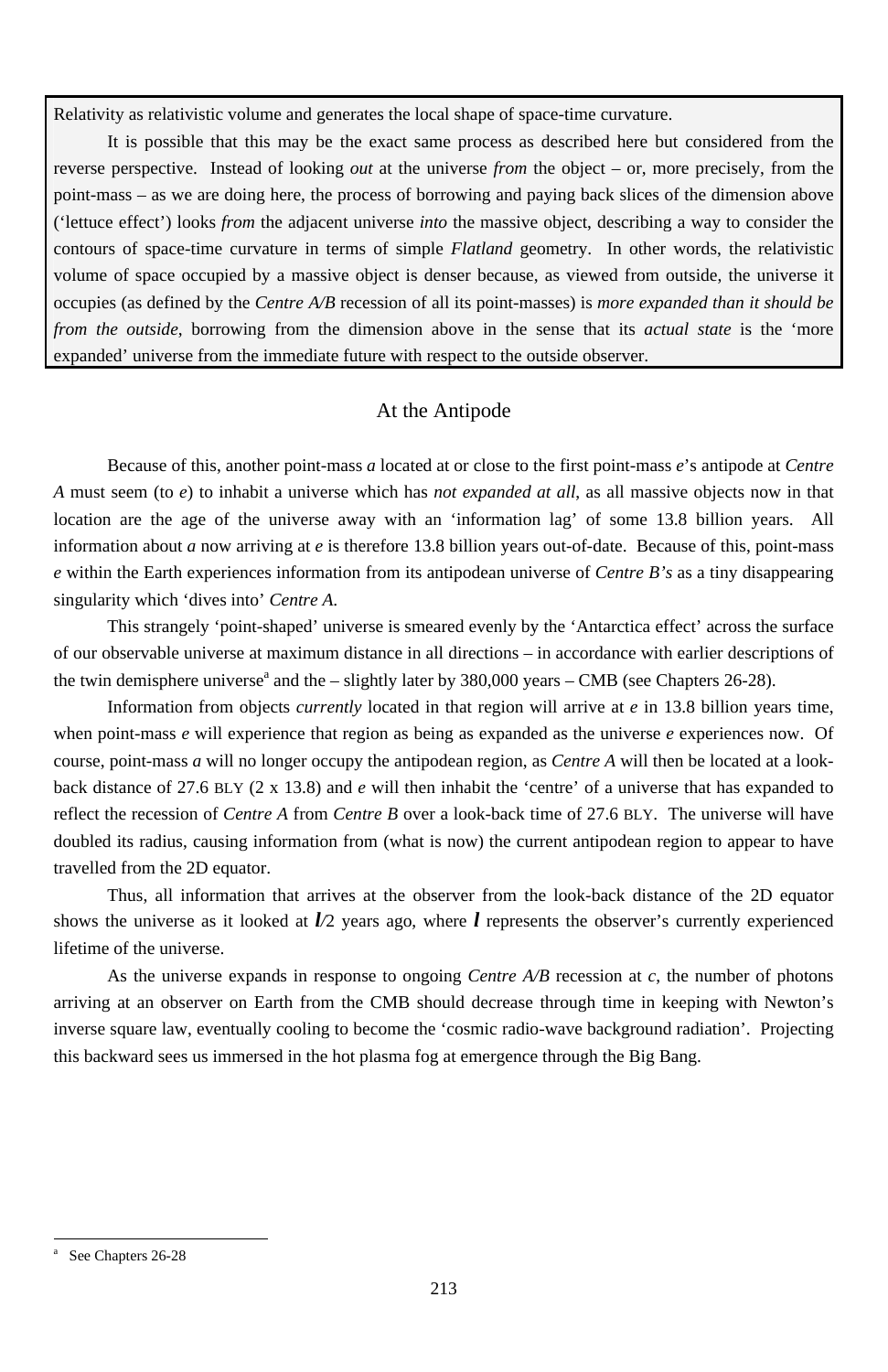### What About the Void?

But what has the point-mass got that the immense vastness of space hasn't? Surely if expansion is homogenous, such an effect should be expected to affect all volume equally, such that it ought to be volume generally, rather than mass, which exhibits gravity.

Information propagates throughout the universe at *c*, and although the information itself relates to the presence of mass, the speed at which it is observed to travel (the invariant, *c*) does not. SR ordains that the photon, existing at  $c$ , is relativistically 'oblivious' to distance<sup>a</sup>, but distance is a relativistic factor to the pointmass; as a result, to the observer having mass, expansion acts evenly across space, expressing the universe's state as experienced by each point-mass at *Centre B* in an observer-centric universe.

However, *Centre A/B* relationships are mostly concentrated within massive bodies which are themselves the result of the universe's ongoing 'clean-up job' – its attempt to iron out the information lag and bring all *B/B* relationships into line with *A/B*. The pattern formed by the distribution of this information throughout the cosmos in turn defines the contours of space-time curvature.

- *Inertial mass:* When a force is applied to a massive object, this constitutes an attempt to alter all its *Centre B/B* relationships with the rest of the universe, which it resists in proportion to the total amount of *Centre A/B* relationship information that would require to be changed as measured by its 'number of point-masses', or mass.
- *Gravitational mass:* When an object experiences the influence of a gravitational field, it is subject to an attempt by a very large grouping of point-masses to draw *each and every* pointmass into the same location, ironing out the information lag so that the *Centre A/B* experience

In addition, this explains why gravity may never be shielded against, because the gravitational field is a '3D map' of *Centre A/B* point-mass states as each experiences all the others, and as such merely a description of information throughout the point-mass matrix.

## Equivalence

Earlier I quoted science writer Jim Baggott who writes,

*'Inertial and gravitational mass are empirically [experimentally] identical, although there is no compelling theoretical reason why this should be so.'* <sup>b</sup>

However, by defining them in terms of *Centre A/B* and *B/B* processes we should be able to discern a common process at work:

> of each corresponds *exactly* to the *Centre B/B* experience of each. As with inertial mass, this must involve a change in the total amount of *Centre A/B* relationship information within the object which is proportional to its 'number of point-masses', or mass.

From this, the underlying theoretical reason for these to be empirically identical is that both inertial and gravitational mass demand a change in the total amount of *Centre A/B* relationship information that

<sup>214</sup>

a The photon's universe is length contracted to zero. However, occupying a *Centre B* and therefore maintaining its own *Centre A/B* relationship, it obeys the principles of SR.

b Jim Baggott, *Higgs*, Oxford 2012, P4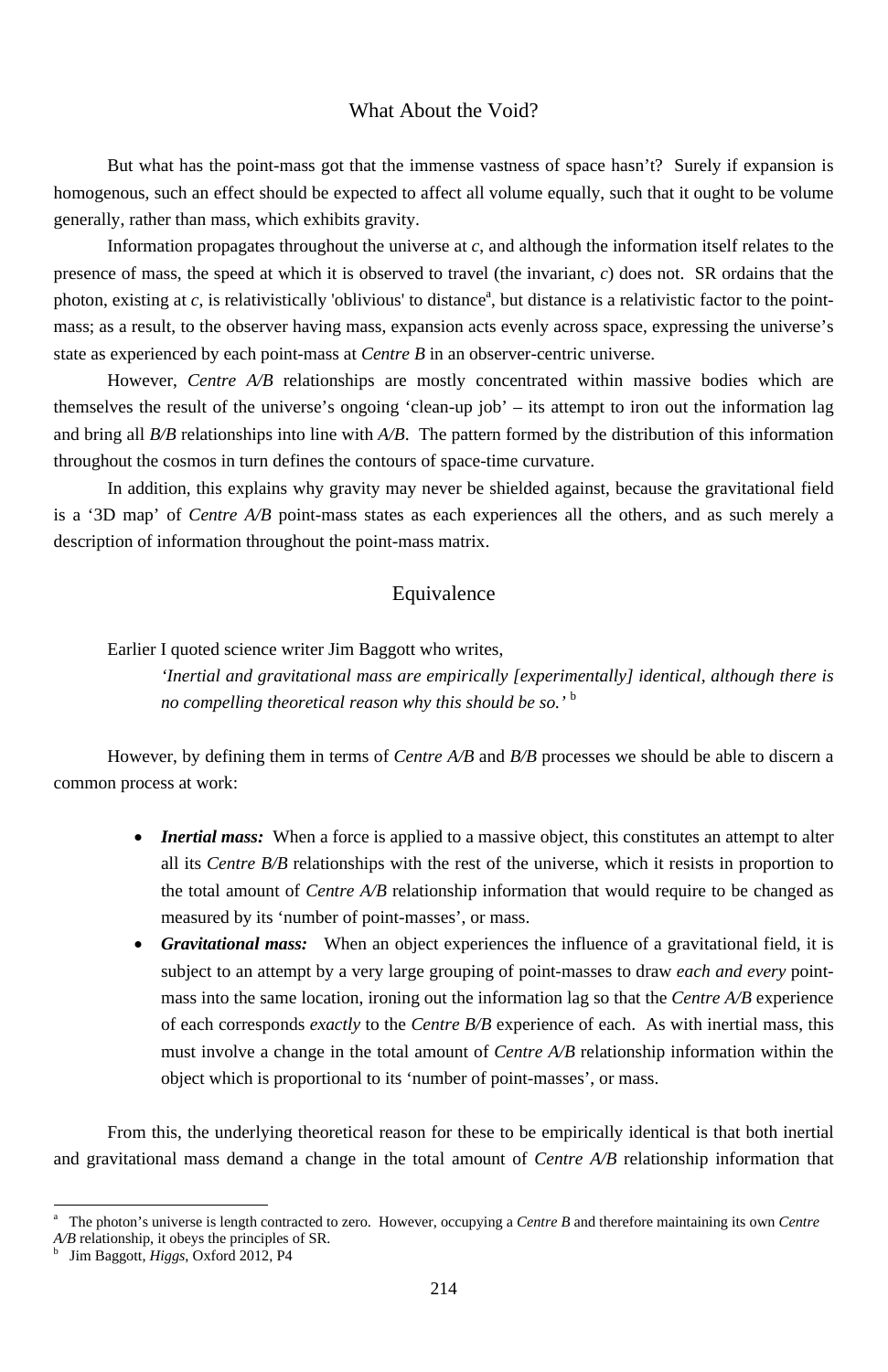must be communicated between every *Centre B* within the object and every *Centre B* throughout the rest of the universe, at *c*. The object offers up resistance (inertial) or compliance (gravitational) to this change, in proportion to its 'number of point-masses', i.e. the object's mass

Another potentially significant aspect of this scenario is that this phenomenon of the 'information lag' cannot apply to the massless particle for the reason that it and the propagation of its information always occupy the same location. The photon's riding of *Centre A/B* recession must coincide with its riding of *Centre B/B* propagation at *c* so that no delay can exist between any two photons, anywhere in the universe.

#### Masslessness

In the instant that it is viewed or experienced by an observer, the photon and its observer occupy (virtually<sup>a</sup>) the same location with respect to *Centre A*. To the point-mass there is no difference at that moment between its and the photon's experience of 'how expanded' the universe is, therefore, no lag.

When a photon is emitted it bears the stamp of the *Centre A/B* information of its point of emission; it then travels at *c* (with respect to all particles having mass) until it is absorbed or reflected, where it accompanies the impartation of a wealth of *Centre B/B* information from its history with respect to the observer. (Of course it is not *necessary* for the massless particle to come into contact with a massive particle for the current *Centre B/B* states of all point-masses throughout the universe to propagate, otherwise gravity would be carried by light!) *Centre B/B* information propagates through space at *c* for the reason that space itself is, in a sense, the expression of that information transfer process; i.e. of the outworking of all *Centre A/B,* and therefore *Centre B/B* relationships throughout the universe.

Although the photon is viewed by the observer as *having* followed the contours of space-time, these were not set by itself, but by all the *B/B* information delays all around it. The massless particle travels at the same speed, *c*, as information relating to the universe's radially diminishing expansion with respect to every observer at *Centre B*, and it is this *Centre B/Centre B* information lag – interacting according to the local density of point-masses – that forms the map of space-time curvature throughout the universe<sup>b</sup>.

*Reflection…* Interestingly, one of the most profound implications of the *Centre B/B* information lag may be the idea that, had the value of *c* been different, the force of gravity might be different. A faster value for *c* would mean that *Centre B/B* information would communicate faster, resulting in a universe where *Centre A/B* information between point-masses would display the emergent property of seeming

### Implications

From this we may see that expansion and gravitation are indeed connected phenomena, but not as currently thought. Gravity does not 'resist' the mystery of dark energy-fuelled expansion throughout the universe. Instead, in accordance with Special Relativity, it is the propagation of information at *c* relating to the recession of *Centre A* from *Centre B* that causes our universe to appear ever more expanded, with

gravity as the outworking of the *Centre B* to *Centre B* information lag at *c*.

<sup>215</sup>

b In terms of the dimensional structure this is synonymous with truespace, or the  $3<sup>rd</sup>$  Dimension.

a In the case of absorption of the photon, it may perhaps occupy the exact same location.